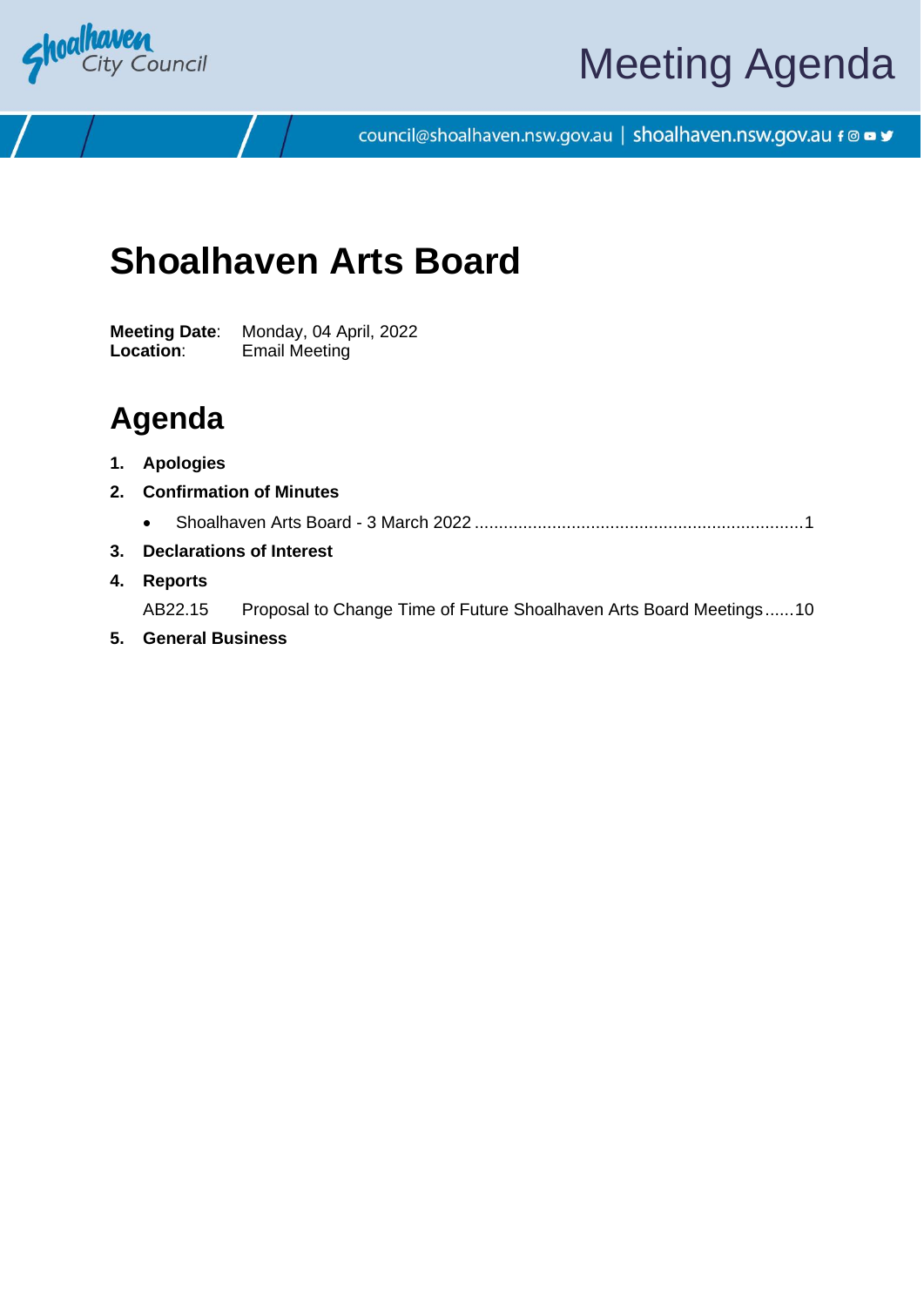

#### **Membership**

Clr Tonia Gray Clr John Kotlash Clr Moo D'Ath Clr Patricia White (Alternate) Clr Paul Ell (Alternate) Mr Stephen Buzacott Mr Rob Crow Ms Christine Dunstan Mr Frank Howarth Dr Lynda Kelly Mr Paul McLeod Ms Jenny Thompson

Quorum – Majority of the members.

#### **Purpose**

- a) To contribute to and develop strategy and policy both for the Shoalhaven City Council as well as in alignment with the Region.
- b) To develop and implement policy, planning and vision for the broad arts within existing resources and use a co-opted panel of peers for professional advice. They include:
	- Visual Arts
	- Heritage and Museum Sector
	- Literature
	- Performing Arts
- c) Advocate and maintain specific arts related portfolios.
- d) Advocate and promote Board recommendations.

#### **Delegated Authority**

- Act within adopted budgets aligning with Council's strategic plans and document, and make recommendations on the arts to Council.
- Appoint suitable representatives to fill casual vacancies on a set term basis.
- Inform and recommend policy for arts related funding programs, and where required by Council, vote on related matters.
- Establish a peer panel of professionals, experts and practitioners across art forms, heritage and cultural platforms to be co-opted as needed for input and advice to the Shoalhaven Arts Board.
- Establish a Shoalhaven Arts Foundation:
	- $\circ$  To support the development and enrichment of broad arts across the Shoalhaven including visual, heritage, literature & performing arts
	- o To ensure that the Foundation in its governance, membership and charter are independent/ and at arms-length from Council yet works in concert with the Shoalhaven Arts Board, Council and the community needs
	- $\circ$  To fundraise and develop a sustainable principal investment to generate ongoing grant funds.

Relevant staff will work collaboratively with the Shoalhaven Arts Board to:

• Develop and implement activities to achieve objectives in line with the Shoalhaven Arts Board recommendations, the Council's policies and corporate plan.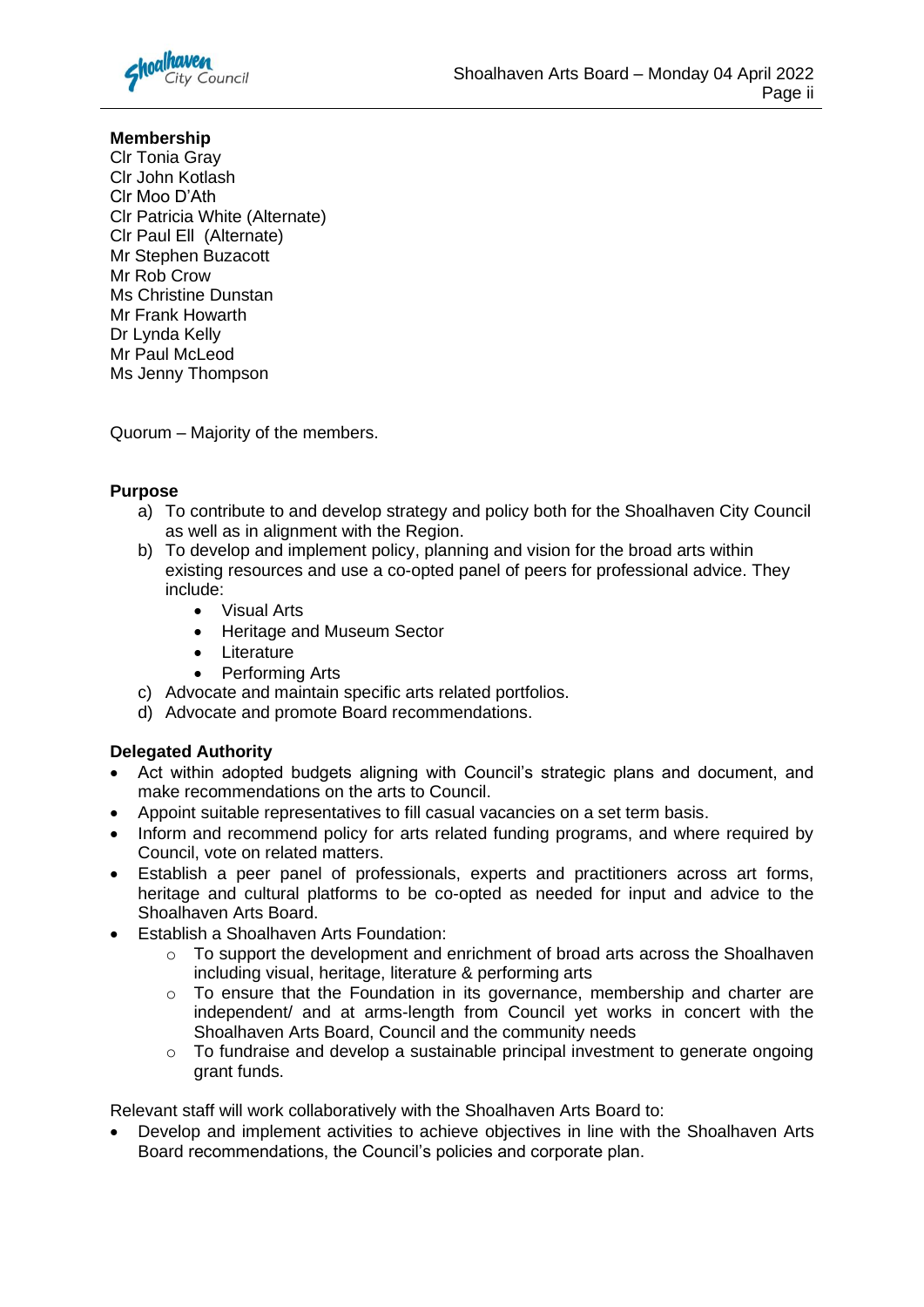<span id="page-2-0"></span>

# Meeting Minutes

council@shoalhaven.nsw.gov.au | shoalhaven.nsw.gov.au f @ ■ y

## **MINUTES OF THE SHOALHAVEN ARTS BOARD**

**Meeting Date**: Thursday, 3 March 2022 **Location:** Council Chambers, City Administrative Centre, Bridge Road, Nowra<br>
Time: 1:00pm **Time**: 1:00pm

The following members were present:

Clr Tonia Gray Clr Moo D'Ath – joined remotely at 2:31pm Clr Patricia White (remotely) Clr Paul Ell Ms Alison Chiam Dr Peter Lavelle Mr Robert Crow Ms Jenny Thompson (remotely) Mr Frank Howarth (remotely) Mr Stephen Buzacott Ms Christine Dunstan

Others Present:

Jane Lewis – Director City Lifestyles Sarah Taylor – Manager - Libraries Bronwyn Coulston - Manager – Arts & Culture Karen Patterson – Manager – Shoalhaven Entertainment Centre Brooke Aldous – Senior Governance Officer

### **PRESENTATIONS**

| AB22.1 | <b>City Lifestyles Presentation - Overview of the</b> |
|--------|-------------------------------------------------------|
|        | <b>Shoalhaven Arts Board</b>                          |

**HPERM Ref: D22/78533**

- Bronwyn Coulston Manager Arts & Culture gave a presentation on the Shoalhaven Galleries and arts programs as well as providing an overview covering the topics listed below.
	- o *Overview of the Committee/Board/Taskforce*
	- o *Terms of Reference*
	- o *Strategic Plan*
	- o *Relevant Policies and Procedures*
	- o *Overview of what is Operational / within the Committees/Boards interest / clarification of appropriate recommendations under the Committees/Boards delegation*
- Sarah Taylor Manager Libraries gave a presentation on the Shoalhaven Libraries and activities.
- Karen Patterson Manager Shoalhaven Entertainment Centre gave a presentation on the Shoalhaven Entertainment Centre program and activities.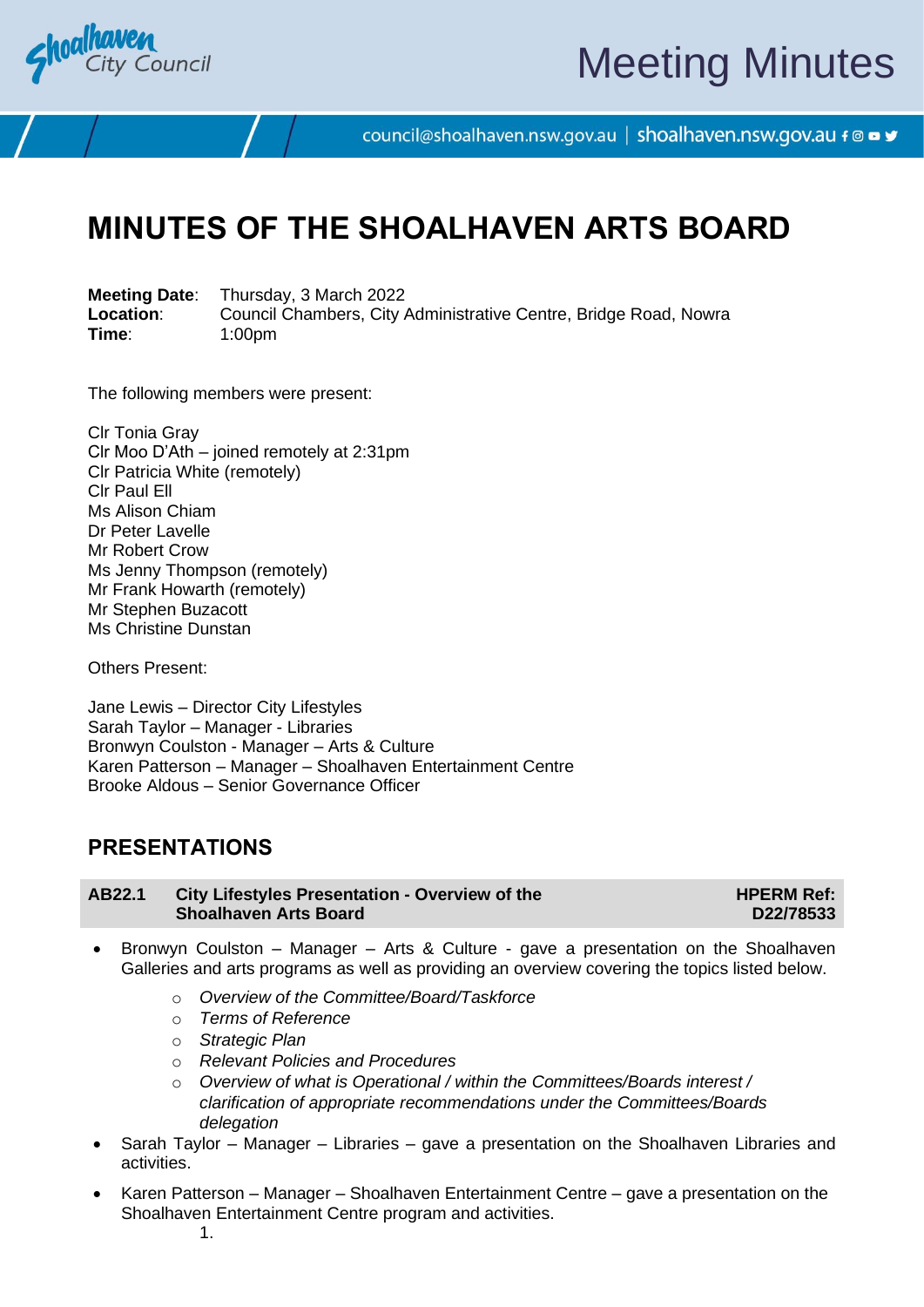

#### **AB22.2 Presentation - Governance - Brief Induction HPERM Ref:**

# **D22/78550**

Brooke Aldous – Senior Governance Officer - made a presentation to the meeting providing an overview of the Shoalhaven Arts Board covering:

- *Code of Conduct*
- *Code of Meeting Practice*
- *Delegations*
- *Declaration of Interests*
- *External Member Reports*

#### **Election of Chairperson**

Nominations for Chairperson were received for:

- Christine Dunstan
- Clr Paul Ell

It was noted that Clr Paul Ell is an alternate member of the Shoalhaven Arts Board, and the Board were subsequently advised that a number of Councillors had requested meeting times of Committees and Boards be changed to 5:00pm to allow for more Councillor attendance. It was decided to elect a chair for this meeting.

#### **RESOLVED** (Christine Dunstan / Clr White)

That Clr Paul Ell be appointed as the Chairperson for today's meeting and that the election of the Chairperson of the Shoalhaven Arts Board be further considered at the next meeting.

#### CARRIED

The position of Chairperson will be resolved at the next meeting of the Shoalhaven Arts Board.

#### **Apologies / Leave of Absence**

An apology was received from Lynda Kelly and Clr Wells.

#### **Confirmation of the Minutes**

**RESOLVED** (Alison Chiam / Stephen Buzacott)

That the Minutes of the Shoalhaven Arts Board held on Thursday 21 October 2021 be confirmed. CARRIED

#### **Declarations of Interest**

Nil.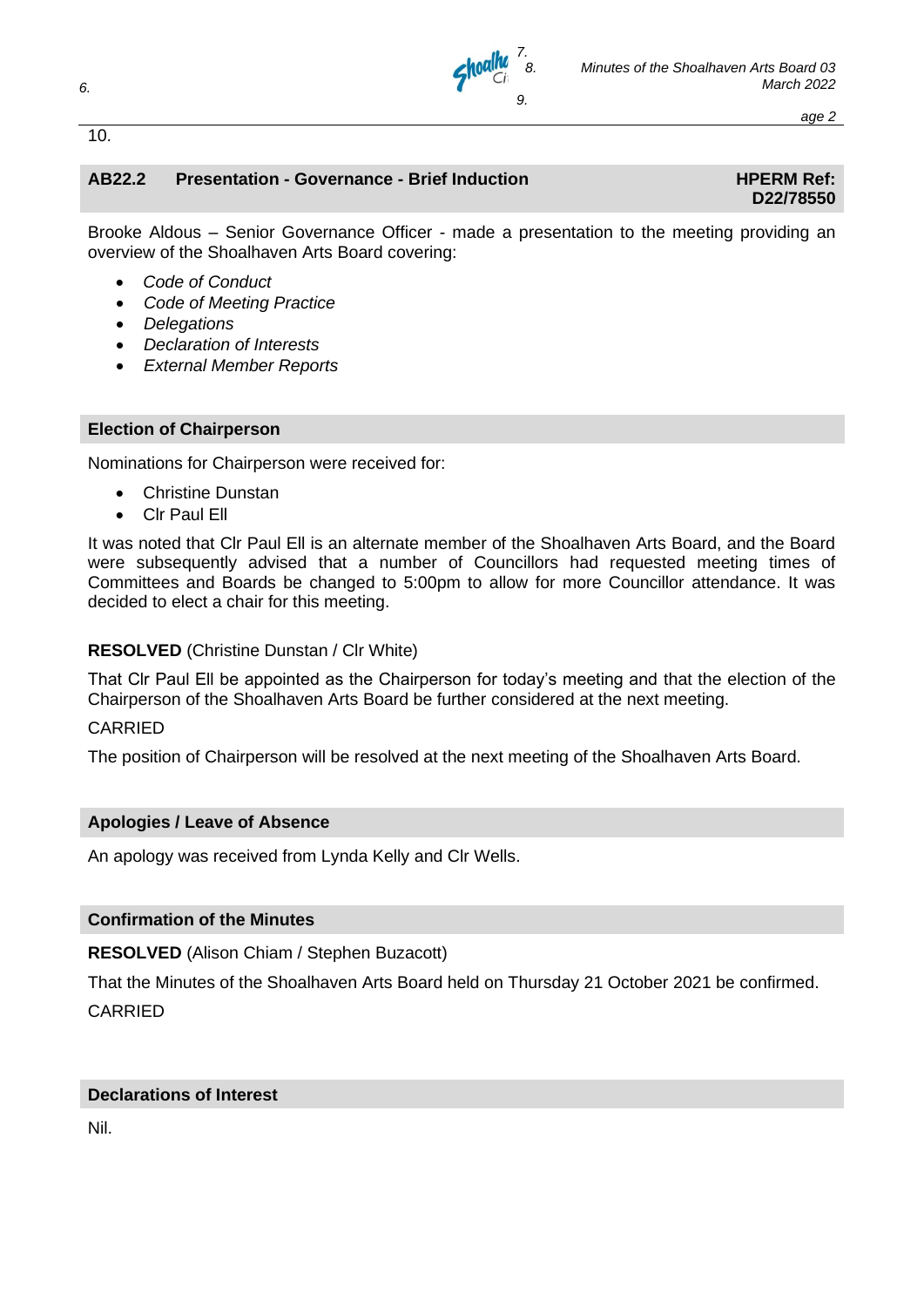

### **REPORTS**

#### **AB22.3 Notification of Council Resolution - Shoalhaven Arts Board Re-establishment**

**HPERM Ref: D22/78522**

#### **Recommendation (Item to be determined under delegated authority)**

That the Shoalhaven Arts Board receive the Notification of Council Resolution – Shoalhaven Arts Board Re-establishment report for information.

#### **RESOLVED** (Christine Dunstan / Peter Lavelle)

That the Shoalhaven Arts Board receive the Notification of Council Resolution – Shoalhaven Arts Board Re-establishment report for information.

CARRIED

| AB22.12 Update on Actions - March 2022 | <b>HPERM Ref:</b> |
|----------------------------------------|-------------------|
|                                        | D22/82573         |

#### **Recommendation (Item to be determined under delegated authority)**

That the Shoalhaven Arts Board receive the Update on Actions report for information.

#### **RESOLVED** (Alison Chiam / Stephen Buzacott)

That the Shoalhaven Arts Board receive the Update on Actions report for information.

CARRIED

| AB22.4 | Shoalhaven Libraries - Update | <b>HPERM Ref:</b> |
|--------|-------------------------------|-------------------|
|        |                               | D22/60550         |

Sarah Taylor – Manager – Libraries – provided an update to the meeting

- Library situation throughout the Shoalhaven has been running as a hybrid system with online events and digital resources due to closures throughout the COVID-19 pandemic, but is happy to report they have been welcoming back in-person visits since reopening in October 2021.
- Focusing on making local heritage collections as accessible as possible (digitised) over the next two years.
- New strategic plan is currently being developed by staff.
- The new Sanctuary Point library project is progressing very well with the DA being lodged in February. Work is also progressing on the Public Art component of the project.

#### **Recommendation (Item to be determined under delegated authority)**

That the Shoalhaven Arts Board receive the Shoalhaven Libraries Update report for information.

**RESOLVED** (Stephen Buzacott / Robert Crow)

That the Shoalhaven Arts Board receive the Shoalhaven Libraries Update report for information. CARRIED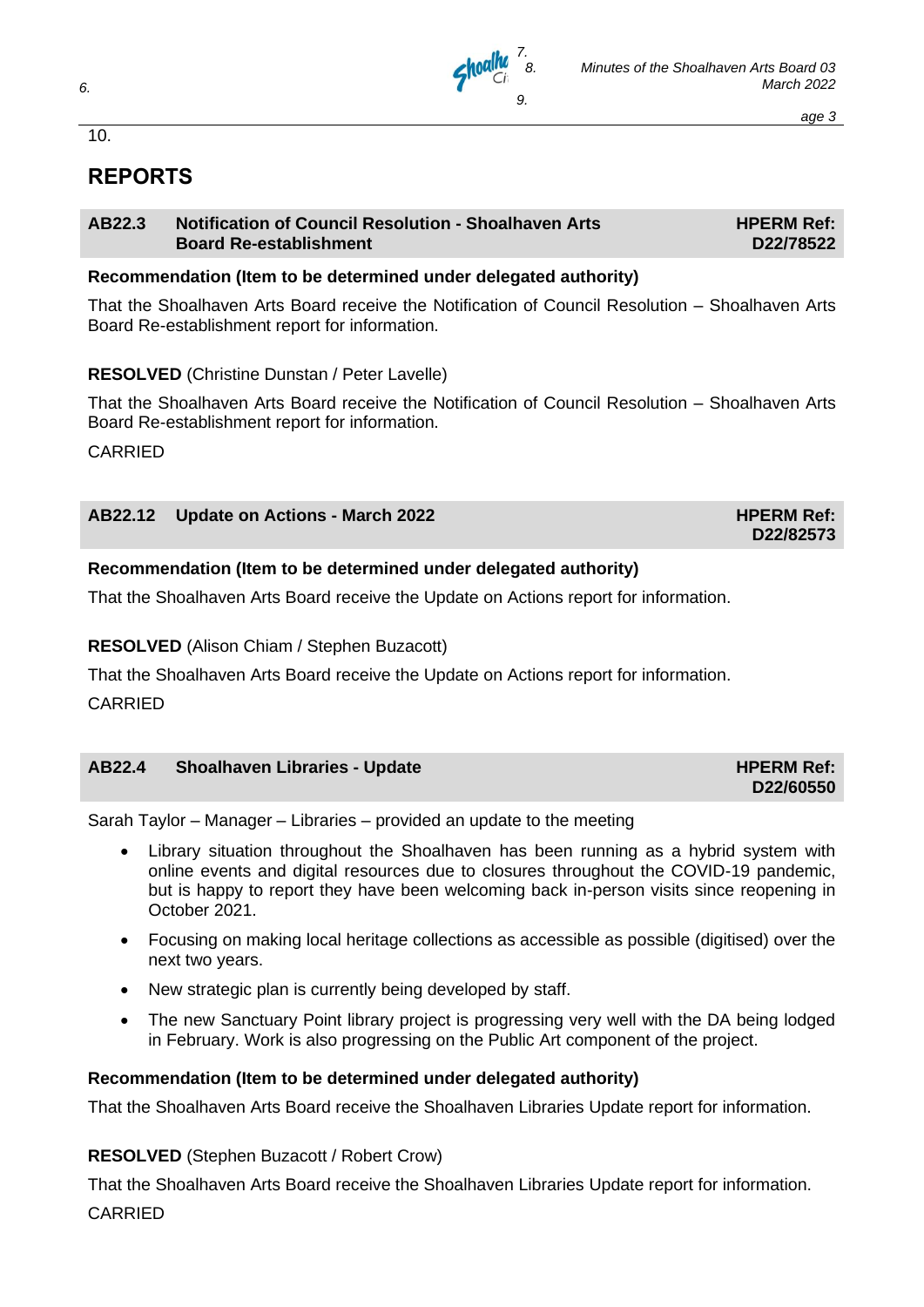

Note: Clr D'Ath joined the meeting remotely at 2:31pm.

#### **AB22.5 Subcommittee Membership, Working Groups, Portfolios and Panel of Peers**

**HPERM Ref: D22/62258**

#### **Recommendation (Item to be determined under delegated authority)**

1. That the following subcommittees and working groups be established with the membership as detailed Inames to be filled in at meetingl

*7.*

- 2. Art Acquisition and Collection Subcommittee
	- a. Chair of the SAB
	- b. Manager Arts and Culture or nominated representative
	- c. Shoalhaven Arts Board member [name to be filled in at meeting]
	- d. Shoalhaven Arts Board member [name to be filled in at meeting]
	- e. Invited Arts Professional
- 3. Arts Board Grants Working Group
	- a. Shoalhaven Arts Board member [name to be filled in at meeting]
	- b. Shoalhaven Arts Board member [name to be filled in at meeting]
	- c. Shoalhaven Arts Board member [name to be filled in at meeting]
	- d. Appropriate Council officer from the Cultural sector
- 4. Art Collection Strategic Planning Working Group
	- a. Chair of the SAB
	- b. Manager Arts and Culture or nominated representative
	- c. Shoalhaven Arts Board member [name to be filled in at meeting]
	- d. Shoalhaven Arts Board member [name to be filled in at meeting]
	- e. Invited Arts Professional
	- f. Invited Arts Professional Aboriginal

#### **RESOLVED** (Clr Gray / Alison Chiam)

That the following subcommittees and working groups be established with the membership as detailed

- 1. Art Acquisition and Collection Subcommittee
	- a. Chair of the Shoalhaven Arts Board
	- b. Manager Arts and Culture or nominated representative
	- c. Shoalhaven Arts Board member Stephen Buzacott
	- d. Shoalhaven Arts Board member Alison Chiam
	- e. Shoalhaven Arts Board member Clr Moo D'Ath
	- f. Invited Arts Professional Boe-Lin Bastian
- 2. Arts Board Grants Working Group
	- a. Shoalhaven Arts Board member Christine Dunstan
	- b. Shoalhaven Arts Board member Jenny Thompson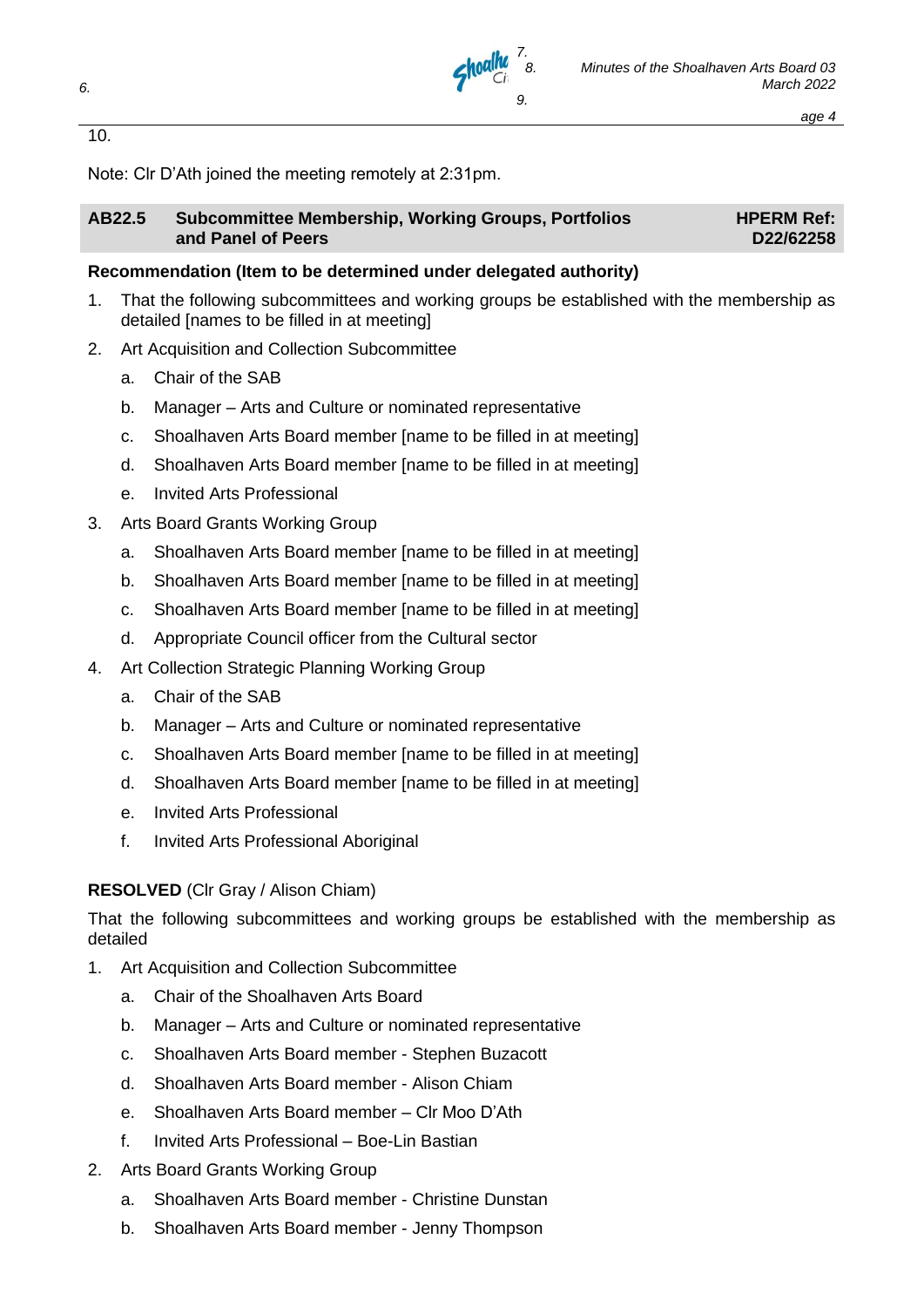

- c. Shoalhaven Arts Board member Peter Lavelle
- d. Appropriate Council officer from the Cultural sector
- e. Invited Art Professional
- 3. Art Collection Strategic Planning Working Group
	- a. Chair of the Shoalhaven Arts Board
	- b. Manager Arts and Culture or nominated representative
	- c. Shoalhaven Arts Board member Alison Chiam
	- d. Shoalhaven Arts Board member Clr Moo D'Ath
	- e. Invited Arts Professional -– Boe-Lin Bastian
	- f. Invited Arts Professional Aboriginal

#### CARRIED

| AB22.6 | Shoalhaven Arts Board 2021 / 2022 Grants Program -<br><b>Awarding of Grants</b> | <b>HPERM Ref:</b><br>D22/62262 |
|--------|---------------------------------------------------------------------------------|--------------------------------|
|        |                                                                                 |                                |

#### **Recommendation (Item to be determined under delegated authority)**

#### **That**

- 1. The Shoalhaven Arts Board grants be allocated as follows:
	- a. Professional Development Grants
		- i. Brooke Boland Advanced Creative Non-Fiction course \$420
		- ii. Joanna Thomas Colour Pencils in Contemporary Botanical Art \$1,900
		- iii. Damien Lane and Johnny Leahy Attendance at the Australian International Documentary Conference 2022 - \$3,000
	- b. Sense of Place Grants
		- i. Connect Sanctuary Point Outdoor Art Space \$2,500
		- ii. Shoalhaven Youth Orchestra South Coast Sketches \$10,000
		- iii. Headspace Nowra Vincentia High School Pride Mural \$10,000
		- iv. Nowra Public School Connecting Community to School \$10,000
- 2. The remaining funding from the Grants Program (\$1,180) and the remaining budget in the 2020 Schools Art Project (\$3,100) are combined providing funding of \$4,280.
- 3. Funding of \$4,280 is allocated to Headspace Nowra to support the documentation of their Sense of Place project contingent on Headspace providing evidence to of their ability to fund any shortfall in the project budget.

#### **RESOLVED** (Clr Gray / Frank Howarth)

#### **That**

- 1. The Shoalhaven Arts Board grants be allocated as follows:
	- a. Professional Development Grants
		- i. Brooke Boland Advanced Creative Non-Fiction course \$420
		- ii. Joanna Thomas Colour Pencils in Contemporary Botanical Art \$1,900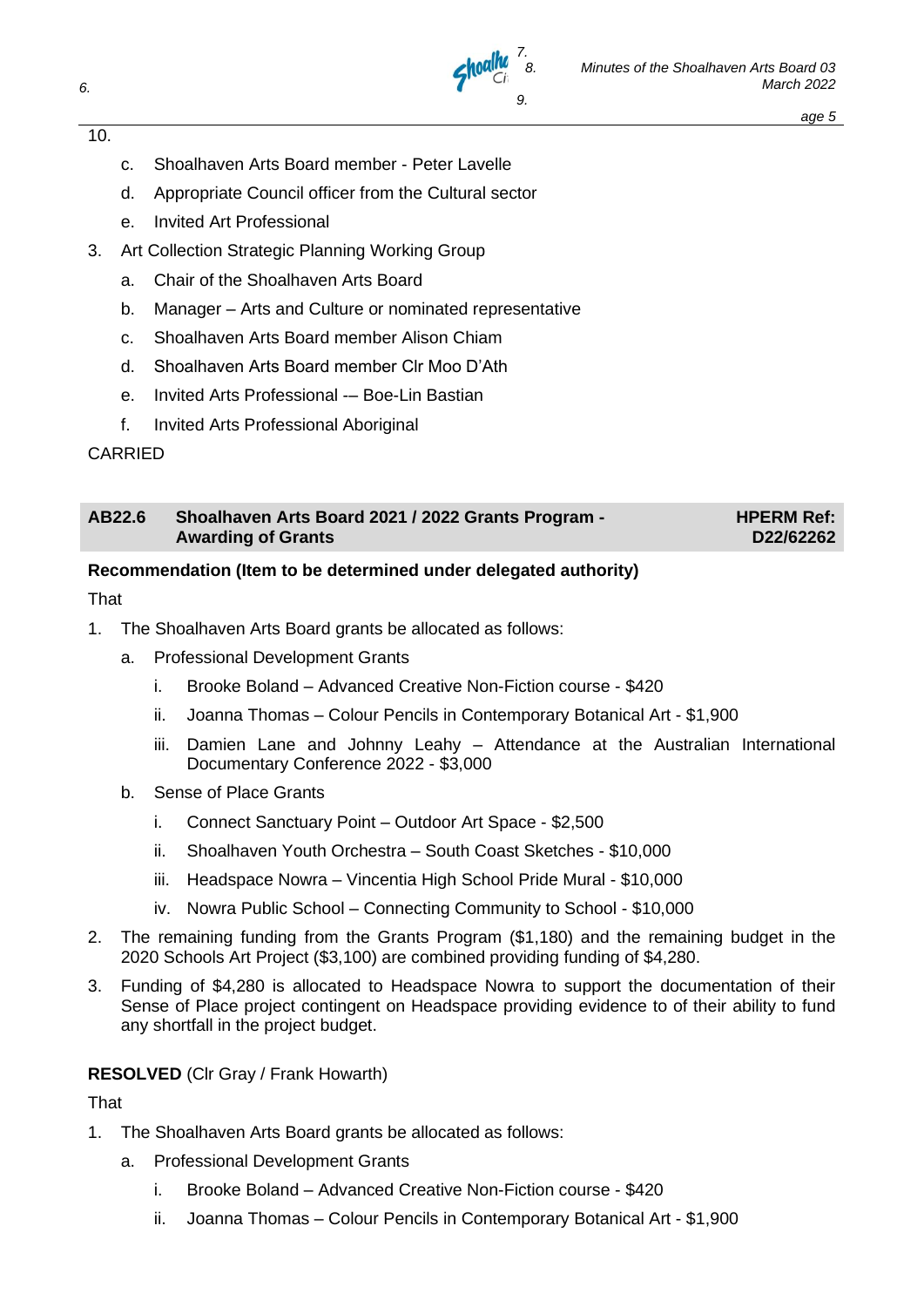

- *age 6*
- iii. Damien Lane and Johnny Leahy Attendance at the Australian International Documentary Conference 2022 - \$3,000
- b. Sense of Place Grants
	- i. Connect Sanctuary Point Outdoor Art Space \$2,500
	- ii. Shoalhaven Youth Orchestra South Coast Sketches \$10,000
	- iii. Headspace Nowra Vincentia High School Pride Mural \$10,000
	- iv. Nowra Public School Connecting Community to School \$10,000
- 2. The remaining funding from the Grants Program (\$1,180) and the remaining budget in the 2020 Schools Art Project (\$3,100) are combined providing funding of \$4,280.
- 3. Funding of \$4,280 is allocated to Headspace Nowra to support the documentation of their Sense of Place project contingent on Headspace providing evidence to of their ability to fund any shortfall in the project budget.

#### CARRIED

#### AB22.7 Public Art - Opportunities and Requirements **HPERM Ref:**

## **D22/62263**

#### **Recommendation**

That Council consider allocating funds of \$100,000 in the 2022/23 budget process to contract an arts specialist to:

- 1. Undertake a full review of the current Public Art Policy and make recommendations for a new policy that supports innovative and best practice approach to public art in the Shoalhaven.
- 2. Develop suitable internal procedures and documentation that ensures that consistent approach and standards are applied to Public Art projects, supporting excellence in commissioning standard, safety and community engagement
- 3. Document all existing public art across the Shoalhaven, it's current condition, conservation / maintenance needs and status for recording in the City Collection Management system

#### **RECOMMENDATION** (Christine Dunstan / Robert Crow)

That Council consider allocating funds of \$100,000 in the 2022/23 budget process to contract an arts specialist to:

- 1. Undertake a full review of the current Public Art Policy and make recommendations for a new policy that supports innovative and best practice approach to public art in the Shoalhaven.
- 2. Develop suitable internal procedures and documentation that ensures that consistent approach and standards are applied to Public Art projects, supporting excellence in commissioning standard, safety and community engagement
- 3. Document all existing public art across the Shoalhaven, it's current condition, conservation / maintenance needs and status for recording in the City Collection Management system

**CARRIED** 

| AB22.8 | Shoalhaven Regional Gallery - Update - November, | <b>HPERM Ref:</b> |
|--------|--------------------------------------------------|-------------------|
|        | December, January 2021/2022                      | D22/63964         |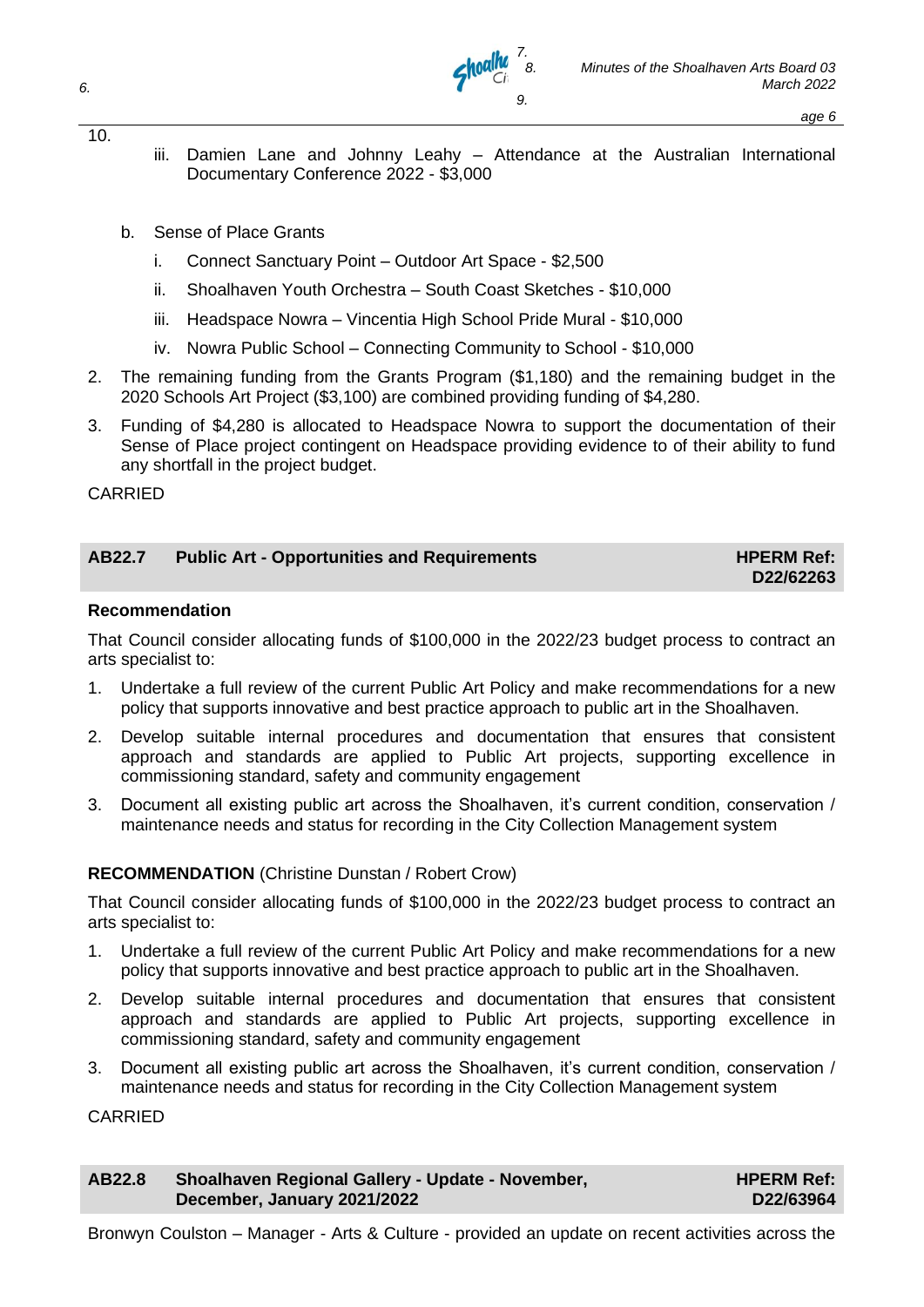

**HPERM Ref: D22/71349**

Shoalhaven Regional Gallery since reopening in mid-October 2021:

• Archibald Prize 2020 touring exhibition as well as a very small event hosting the prize winners of the Shoalhaven "Young Archies" competition held in courtyard.

*7.*

- Summer period featured two exhibitions a photographic exhibition featuring surfing identities alongside the playing the recording of "The Reef".
- School holiday activity and art activation activity held at Stocklands Nowra throughout the holiday period.
- Images of Regenerate Exhibition are being installed this week.
- HSC Art Exhibition "New Horizons" opens this Saturday.

#### **Recommendation (Item to be determined under delegated authority)**

That the Shoalhaven Arts Board receive the Regional Gallery report for information.

**RESOLVED** (Christine Dunstan / Alison Chiam)

That the Shoalhaven Arts Board receive the Regional Gallery report for information.

CARRIED

| AB22.9 | <b>Shoalhaven Entertainment Centre Update</b> | <b>HPERM Ref:</b> |
|--------|-----------------------------------------------|-------------------|
|        |                                               | D22/70229         |

Karen Patterson – Manager – Shoalhaven Entertainment Centre advised that the staff are very much looking forward to the Centre reopening in April after being closed for essential maintenance works since December.

It is going to be a very busy and exciting period as the Centre is essentially programming three years of events into a nine month period.

Karen apologised to the Arts Board members who didn't receive an invite to the Season Launch due to an administrative oversight.

#### **Recommendation (Item to be determined under delegated authority)**

That Shoalhaven Arts Board receives the Shoalhaven Entertainment Centre report for information.

#### **RESOLVED** (Clr Gray / Alison Chiam)

That Shoalhaven Arts Board receives the Shoalhaven Entertainment Centre report for information. **CARRIED** 

| AB22.10 Shoalhaven City Art Collection - Acquisitions |  |
|-------------------------------------------------------|--|
|-------------------------------------------------------|--|

#### **Recommendation (Item to be determined under delegated authority)**

**That** 

- 1. The offer of donation through the Cultural Gifts program of the work *Bleak Milestones* by Glenn Barkley is accepted
- 2. That the offer of donation through the Cultural Gifts program of the work *A Chorus Line: Neville* by Michelle Cawthorn is accepted
- 3. That the offer of donation through the Cultural Gifts program of the works *Road Hazard,*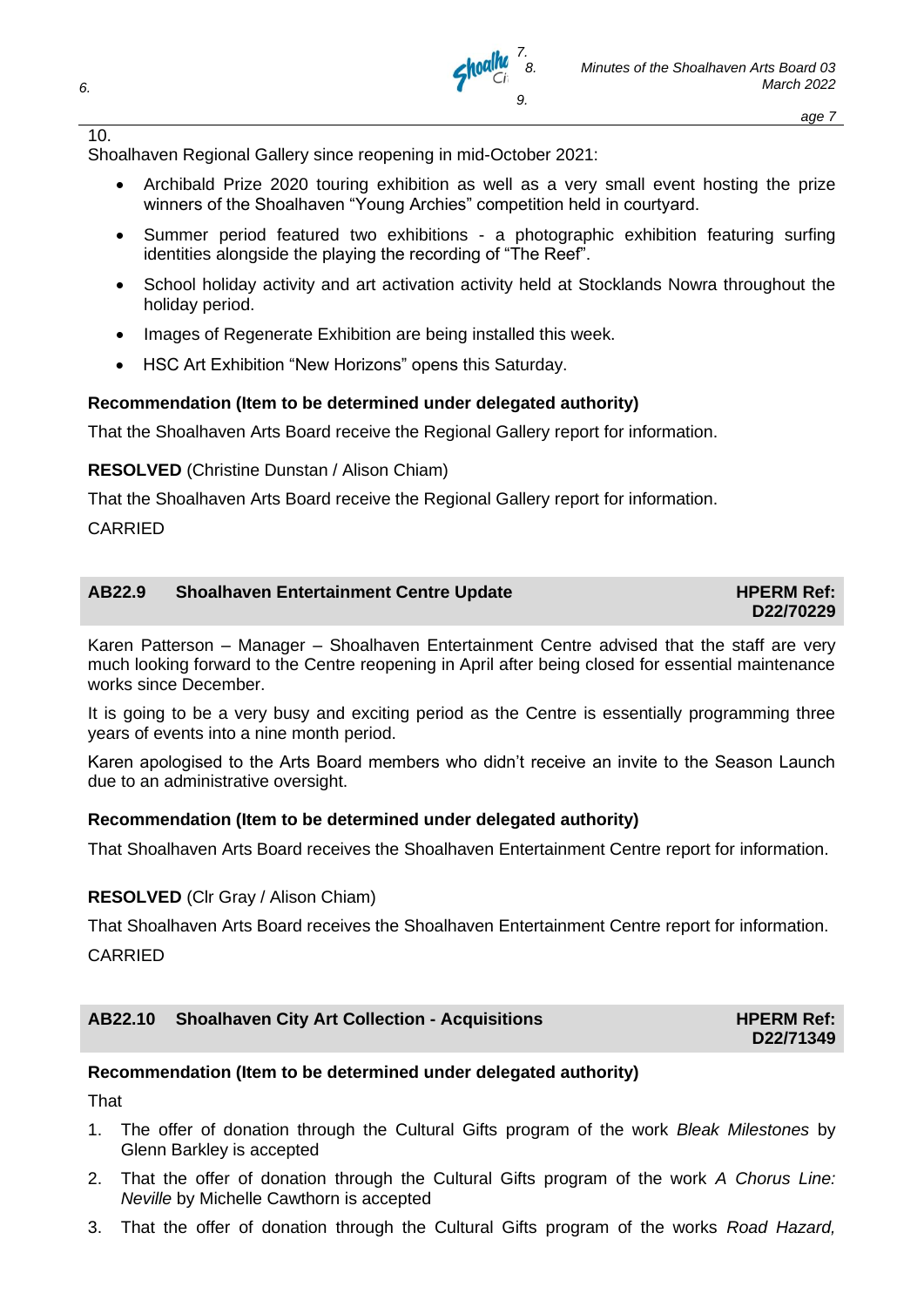

*Conjola and Arthur's Rocks, Bundanon* by Peter Sharp is accepted

- 4. That the offer of donation through the Cultural Gifts program of the work *Three Sisters* by Geoff La Gerche is declined
- 5. That the offer of donation of the untitled work by Fred Leist is accepted
- 6. That the offer of donation through the Cultural Gifts program of the work *Apparition of the Mythmaker* by Graham Blondel is accepted.

**RESOLVED** (Stephen Buzacott / Christine Dunstan)

That

- 1. The offer of donation through the Cultural Gifts program of the work *Bleak Milestones* by Glenn Barkley is accepted
- 2. The offer of donation through the Cultural Gifts program of the work *A Chorus Line: Neville* by Michelle Cawthorn is accepted
- 3. The offer of donation through the Cultural Gifts program of the works *Road Hazard, Conjola and Arthur's Rocks, Bundanon* by Peter Sharp is accepted
- 4. The offer of donation through the Cultural Gifts program of the work *Three Sisters* by Geoff La Gerche is declined
- 5. The offer of donation of the untitled work by Fred Leist is accepted
- 6. The offer of donation through the Cultural Gifts program of the work *Apparition of the Mythmaker* by Graham Blondel is accepted.

CARRIED

#### **AB22.11 Lake Tabourie Museum - Collection Care and Management**

**HPERM Ref: D22/71354**

#### **Recommendation**

That Council

- 1. Receive the report for information.
- 2. Consider an operational budget bid of \$40,000 as part of the 2022/23 budget process to ensure critical conservation work can be undertaken at Lake Tabourie Museum

#### **RECOMMENDATION** (Alison Chiam / Clr Gray)

#### That Council

- 1. Receive the report for information.
- 2. Consider an operational budget bid of \$40,000 and a recurrent funding of \$10,000 per annum as part of the 2022/23 budget process to ensure critical conservation work can be undertaken at Lake Tabourie Museum

CARRIED

### **GENERAL BUSINESS**:

#### **AB22.13 Additional Item - Public Art Piece - Berry**

Clr Gray – as Berry turns 200 this year – asked if the Arts Board or Council could do anything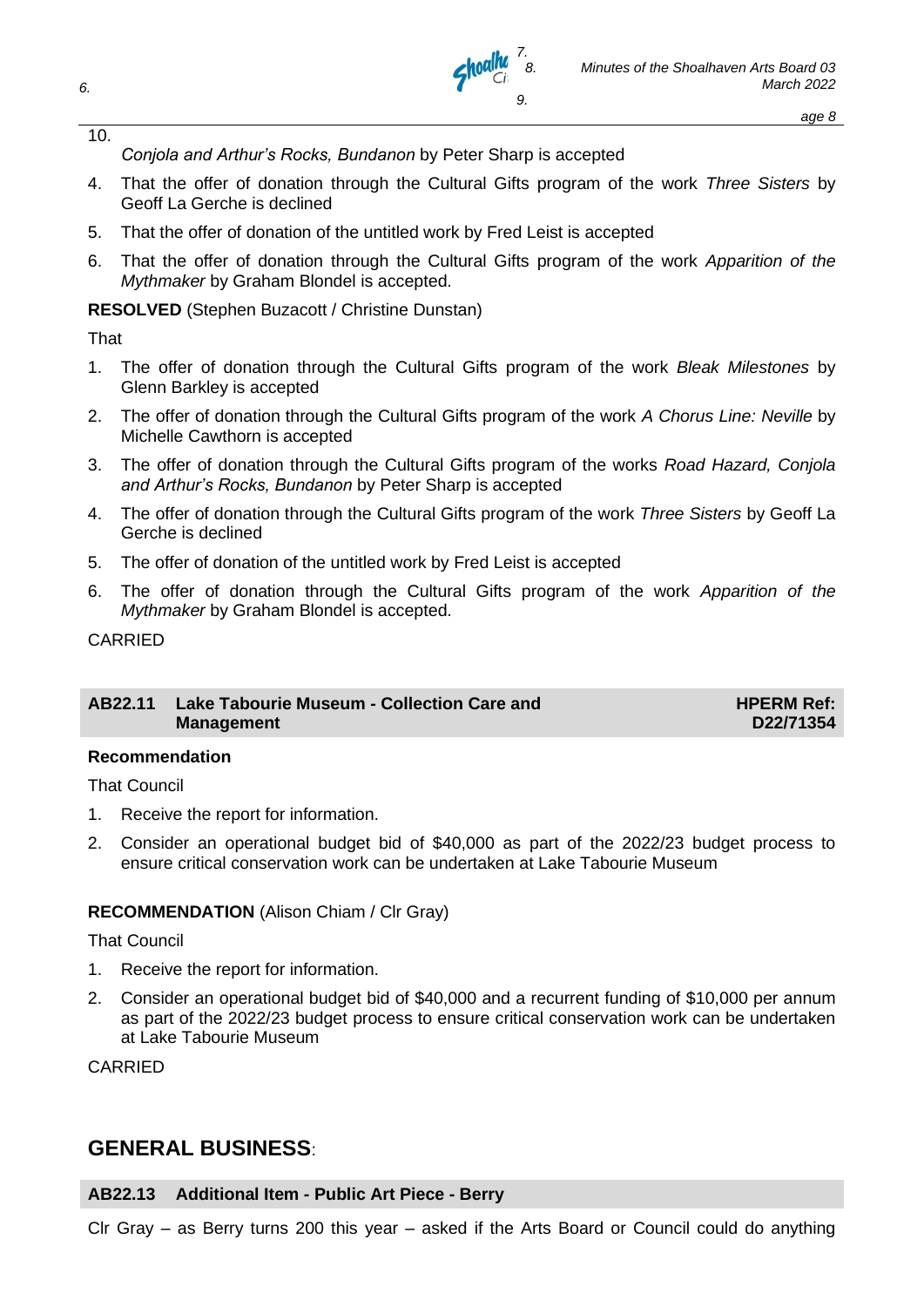

artistic to recognise the Indigenous heritage of Berry considering we have visual representation of Alexander and David Berry at the Northern entry to Berry. The Open Fields Arts Centre (due in 2023) have previously presented to the Shoalhaven Arts Board to recognise the Indigenous heritage of Berry by way of a public art piece in Berry, which was supported by the Shoalhaven Arts Board and will be welcomed back once further information requested is at hand. Clr Gray was encouraged to raise a Notice of Motion as a timelier manner of dealing with this.

#### **AB22.14 Additional Item - Action for Agriculture & Kreative Koalas**

Clr Gray advised that Lynne Strong who is the founder of the "Action for Agriculture" and "Kreative Koalas" wants to embark in the Shoalhaven and asked if this is something that could be coordinated through the Arts Board or Council. Jane Lewis – Director City Lifestyles recommended this be brought up at the Shoalhaven Tourism Advisory Group and Rob Crow – Tourism Advisory Group Representative also supported this being brought up at the Shoalhaven Tourism Advisory Group.

There being no further business, the meeting concluded, the time being 3:28pm.

Clr Paul Ell CHAIRPERSON